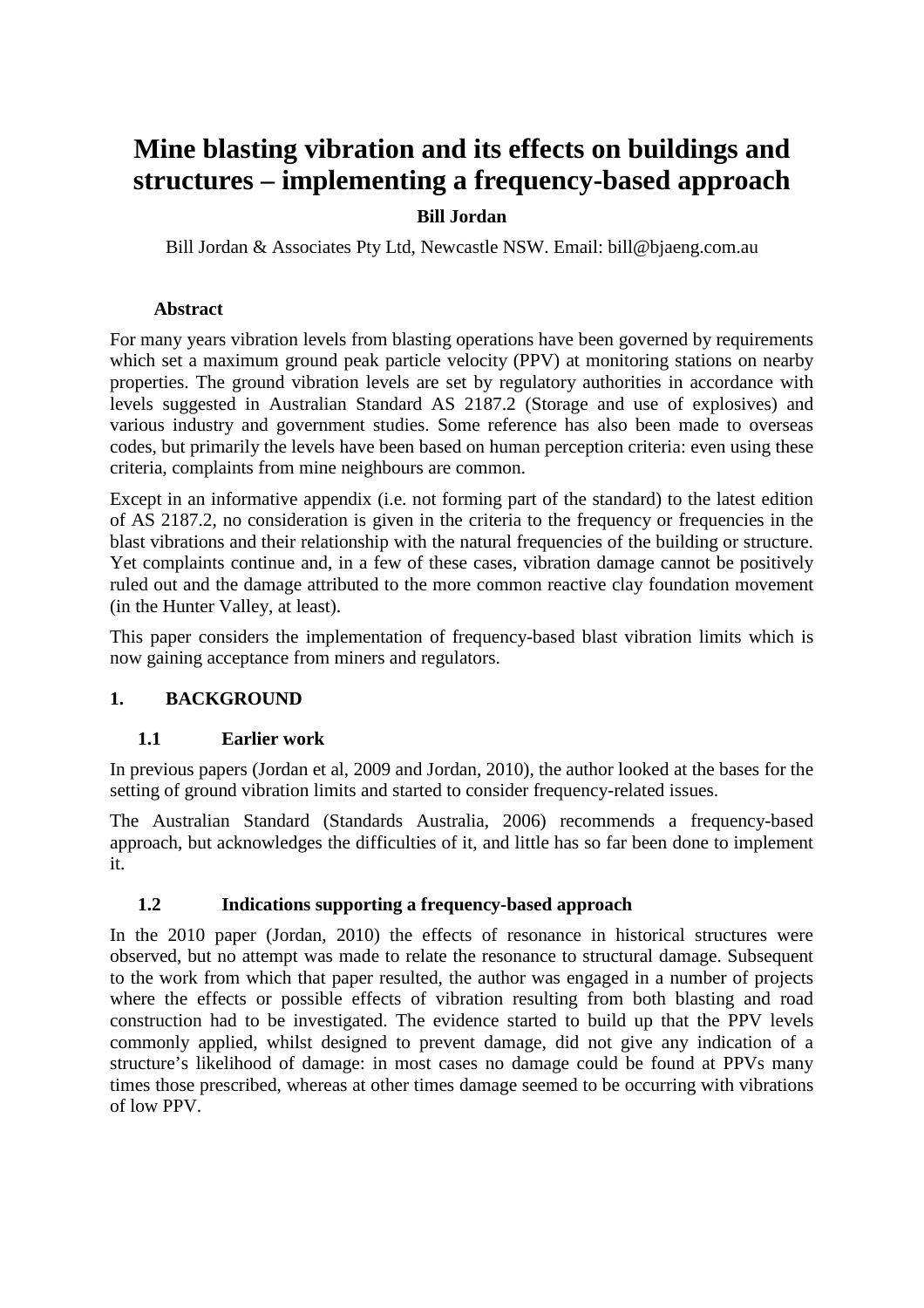## **1.3 Resonance effects**

Resonance effects in structures are well known and form the basis for response spectrum analysis in earthquake engineering. Whilst the behaviour of whole structures is the main concern in earthquake actions analysis, the behaviour of individual elements of buildings and structures can be considered and this is applicable in determining whether, for example, a wall or ceiling panel, or even a pane of glass, may be vulnerable to damage at quite low vibration levels. As seen later, resonance effects measured by the author have seen PPVs amplified by factors of more than 60 $\times$ .

## **1.4 The Australian Standard**

AS 2187.2—2006, Storage and use of explosives, states in the informative appendix J4.4.1:

"Frequency-dependent criteria are important for assessing the blast-induced vibration effects on buildings and other structures and are the recommended approach."

In appendix J4.4.2, it goes on to state "Frequency-dependent criteria may not be readily implemented for all parties concerned with this Standard.".

The Standard then suggests use of the frequency-based USBM or British Standard graphs, one of which is reproduced below, but gives little additional guidance.

## **2. THE PRESENT WORK**

## **2.1 Key projects**

#### 1. Townsville Cathedral

Once away from lower ground, Townsville is largely founded on granitic rock overlain by little, if any, topsoil. This produces significant problems for services excavations and even site preparation. The Anglican Cathedral of St James' is situated on a rocky prominence on the northern approach road to the city centre which was to be widened significantly: the roadworks were going to require some controlled blasting for drainage and services trenches and the author was asked to advise on the Cathedral's vulnerability to ground vibrations.

The fundamental vibration frequencies of the tower were assessed using an elastic structural model and the frequencies of critical wall panels, as judged on site, were calculated using standard formulae (Young & Budynas, 2002) using engineering judgement to establish the likely vibrational modes and with a sensitivity analysis on critical parameter values.

The tower was found to have a fundamental frequency of about 2 Hz, with other modes up to 10 Hz, and walls and internal columns were in the range 20 Hz to 60 Hz. Whilst predicted PPVs at these frequencies were within acceptable limits, the wide range of frequencies of vulnerable fabric made blast design to avoid such frequencies impracticable and this led to a decision to use rock saws; the building was monitored during the operations, with no signs of damage.

2. Historical cottage near proposed roadworks

Construction equipment, particularly vibrating rollers, is frequently blamed for causing damage to buildings near construction sites and a means of evaluating the claims is required.

The problem was extensively studied by the Transport Research Laboratory in the UK (TRL, 2000) and this report gives useful guidelines and predictive tools which can be used in Australia, as most of the equipment in use is common to the two countries.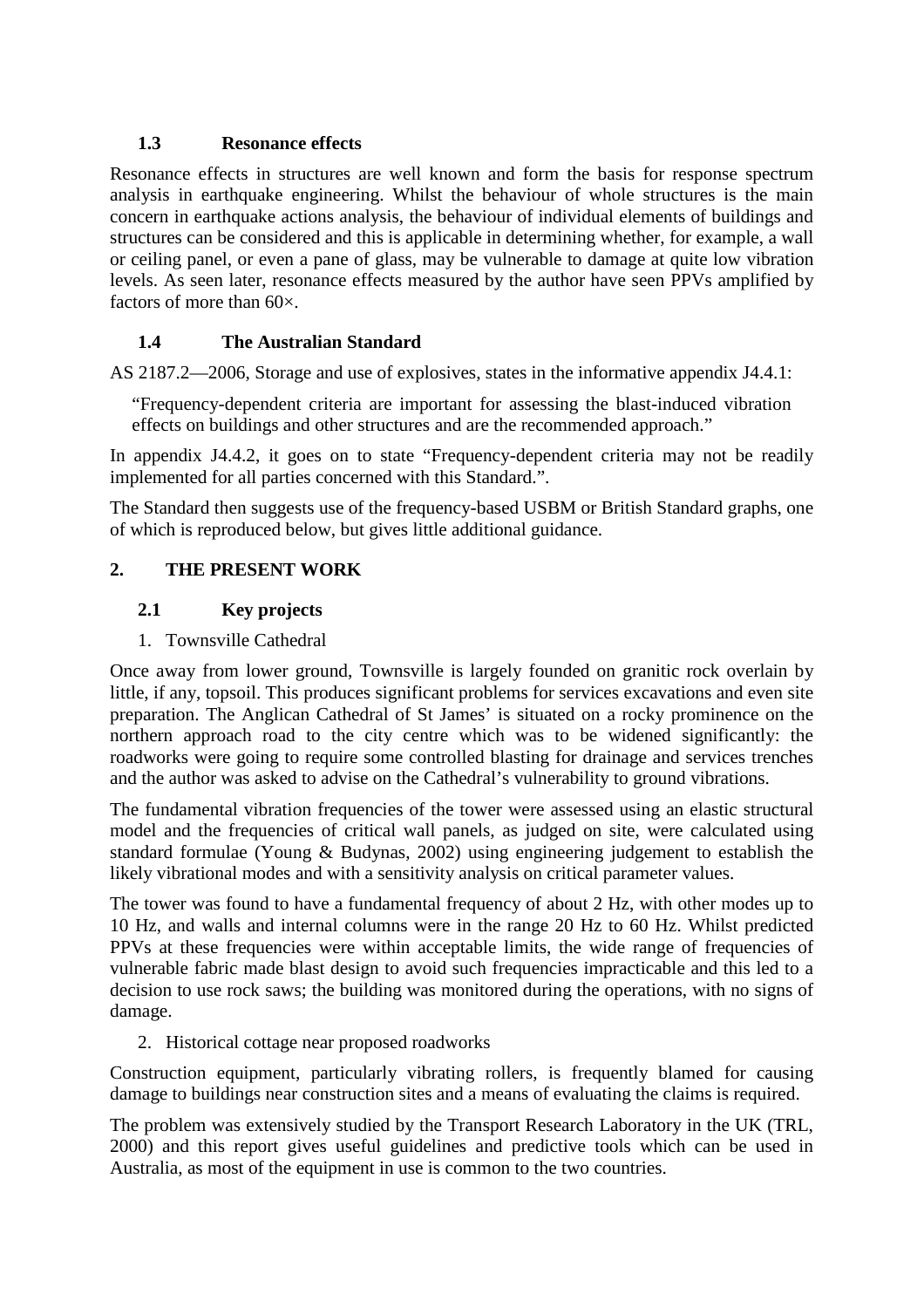

Figure 1: Geophones were placed on the ground at the base, at dump level (top of the retaining wall) and at the top of the structure.

Again, elements of the building were measured up and analysed elastically to assess the likely range of resonant frequencies. As in many historical buildings, the vulnerable elements were mostly lath and plaster ceilings which had resonant frequencies in the 20 Hz to 40 Hz range; vibrating rollers typically have frequencies of about 30 Hz.

The study was used to help narrow the alternative route options.

3. Steel mine structure

In late 2010, the author was asked to provide advice to a mining company which needed to extend its open cut workings very close to existing mine infrastructure, and the opportunity to directly relate ground and structure vibrations was suggested.

In the first instance an attempt was made to model the steel structure elastically and investigate resonant behaviour theoretically. It turned out that the dump-hopper structure most at risk had been built in three stages, using second-hand and new components plus ad-hoc modifications and, after many hours of work, a

sufficiently accurate model did not seem producible in the time available.

Triaxial geophones, measuring in velocity units, were set up on rock beside the base of the structure, at the top of the bin and on top of the dust hood. The structure is shown in figure 1.

Single charge trial blasts were set off which allowed a record to be obtained of the structure's behaviour. It became quite clear that the structure had fundamental resonant peaks in the 4 Hz to 6 Hz range. For one of the single charge trial blasts the PPV recorded on the structure exceeded that recorded on the ground by a factor of more than 60×. Analysis by Fourier transform (using FFT) of both the ground wave and the structure recording clearly showed that a resonance had been activated in the structure. PPV predictions for planned blasts closer to the structure suggested that the vibration on the structure with this level of amplification



Figure 2: The FFTs from a ground recorder and one at the top of the structure show a maximum PPV amplification of 60x and even higher amplifications at the resonant frequencies seen at 4 Hz and 6 Hz.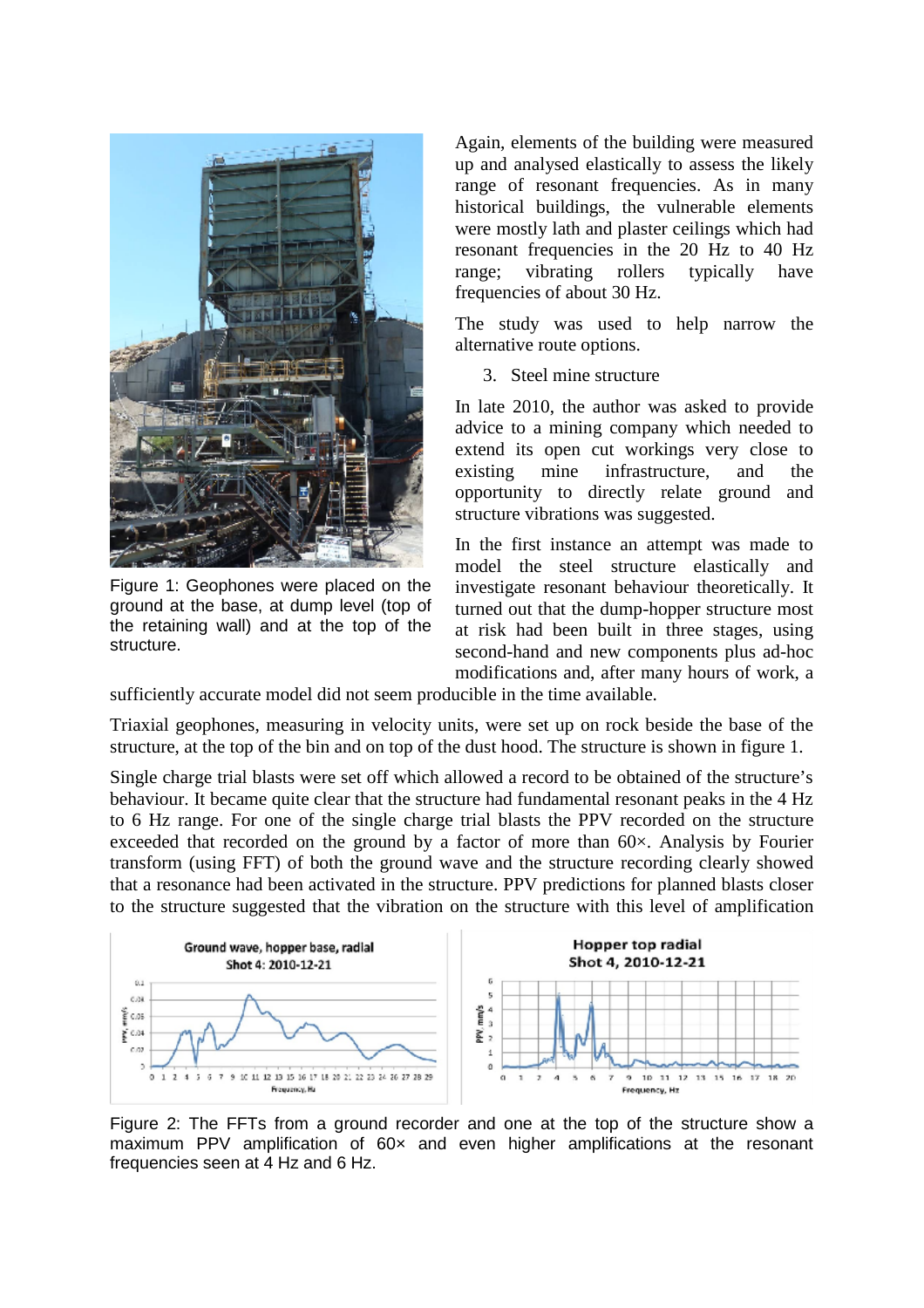could do serious structural damage, even to a steel structure. The blast design was then altered by using different delay sequences and the highest amplification experienced in subsequent blasts was 3×.

An FFT of a single trial shot is shown in Figure 2. For a single charge, a whole-of-waveform FFT provides useful information; for a blast with many charges (often more than 100), set off using delay detonators, the frequencies in the wave can vary with time and a spectrogram is a more useful representation.

Consideration was also given to the security of the reinforced earth retaining wall with evaluation of forces on the joint between the reinforcement and the face panels: all likely forces were found to be well within acceptable limits.

#### **2.2 Observations in Christchurch, New Zealand**

The author had the opportunity of joining a group from the Australian Earthquake Engineering Society on a study trip to Christchurch New Zealand from 14 to 17 March 2011, a few weeks after the devastating aftershock which destroyed and damaged so much of the centre of the city.

Of particular interest was the damage to the tower and spire of the Anglican cathedral which had been almost completely destroyed and had damaged other sections of the building in its falling.

The key seismograph recording on one of the horizontal axes at the nearest monitor is shown in figure 3, where it can be seen that the signal had a characteristic frequency near 1 Hz; the other horizontal axis was at 2 Hz. Whilst no complete elastic analysis has been possible, available information indicates that the tower was 35 metres high with the spire adding another 27 metres (Christchurch Cathedral website, 2011). Reference to section 6.2.3 of the Earthquake actions in Australia code (Standards Australia, 2007) gives a simple formula for ascertaining the natural period of a structure. In formula 6.2(7),  $T_1 = 1.25k_t h_n^{0.75}$ . Setting  $k_t =$ 0.05 (all other structures), the tower on its own would have  $T_1 = 0.90$  sec (1.1 Hz) and the whole height of the structure would yield  $T_1 = 1.40$  sec (0.7 Hz). For such a structure this formula is only a very coarse approximation, but the closeness of the values certainly suggests that resonance was significant in the failure.



Figure 3: One of the two horizontal recordings from station CCCC (closest to Christchurch Cathedral) for the event on 21/2/2011, with a spectrogram superimposed, shows the dominant frequency at about 1 Hz. This is a good indication that resonance was a factor in the collapse of the Cathedral tower. A similar plot for the other horizontal recording shows a dominant frequency at about 2 Hz.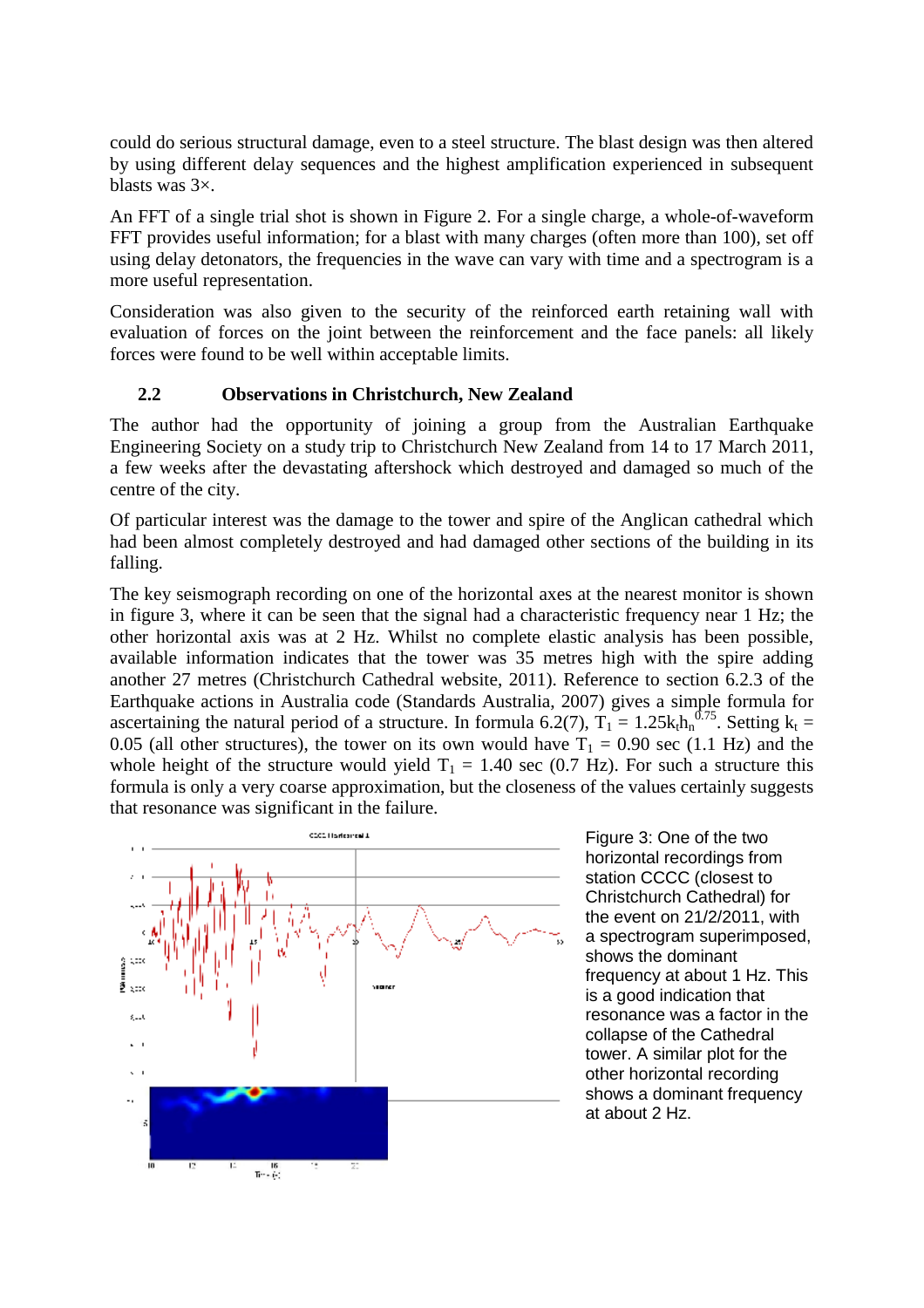## **2.3 Damage to historical houses**

In recent times there has been damage noted in some of the buildings being monitored which cannot be explained simply on the basis of the peak particle velocity in the ground wave. In particular, cosmetic cracking has been noted in some large ceilings when the recorded resultant PPV was close to the allowed maximum, which in itself has been set very conservatively.

Elastic modelling of the ceilings and derivation of the vertical frequencies in the ground wave suggested that resonance was involved, with both ground wave frequencies and ceiling vibration modes being in the 12 Hz to 16 Hz range. In general, frequencies much above 30 Hz are usually attenuated at the typical distances between workings and sensitive buildings.

It is interesting to note that individual wall panels tend to have resonant frequencies above 30 Hz, even in very large houses. Whole building vibration could be being experienced at much lower frequencies, but the difficulties of modelling such structures elastically does not give confidence in obtaining a sensible result. Even constructing a very detailed finite element model of such a building would be both costly and of doubtful accuracy.

# **2.4 What are the implications for regulation of ground vibration?**

The work done so far shows that where building fabric is the only concern, there is scope to follow the recommendations and design blasting to control the frequencies in the resulting ground wave. A typical open-cut coal mine blast consists of a pattern of drill holes over the area of the bench to be blasted; each drill hole may have a number (typically three) of individually fired charges. All the charges are set off in sequence with delay detonators which are available in various series with delays ranging from a few milliseconds to a few seconds; initiating electronics can also be used to manage delays of groups of detonators. Knowledge of the position of charges, in plan and elevation, and the time of firing, together with knowledge of the intervening geology, enables a good estimate of the ground wave characteristics at any point away from the blast site. There is software available to expedite this calculation process.

Forecasting the ground wave vibration frequencies and levels can be used to determine whether resonant frequencies are being excited in structures, and the opportunity is available to redesign the blast sequence to avoid these frequencies. In many, but not all, cases it is expected that the PPV at a sensitive structure can be increased while reducing the potential for damage.

# **3. IMPLEMENTATION OF THE APPROACH**

## **3.1 Limited number of properties to which frequency-related principles can be applied**

The current regulations for mine blasting limits are principally designed to limit complaints from nearby residents and building occupiers. In fact, both the Australian Standard and the studies which have been used to set limits have had vibration levels set on the basis of human perception, not the potential for structural damage. However, there are some important heritage-listed properties where levels have been set on the basis of the most conservative values found in some overseas standards, with PPVs of 5 mm/s or even 2 mm/s. The current standard, whilst not having such a limit, does have an informative appendix which reproduces a graphs from the American (USBM RI 8507) and British (BS 7385-2) standards relating maximum PPV to frequency: the USBM graph is seen in Figure 4.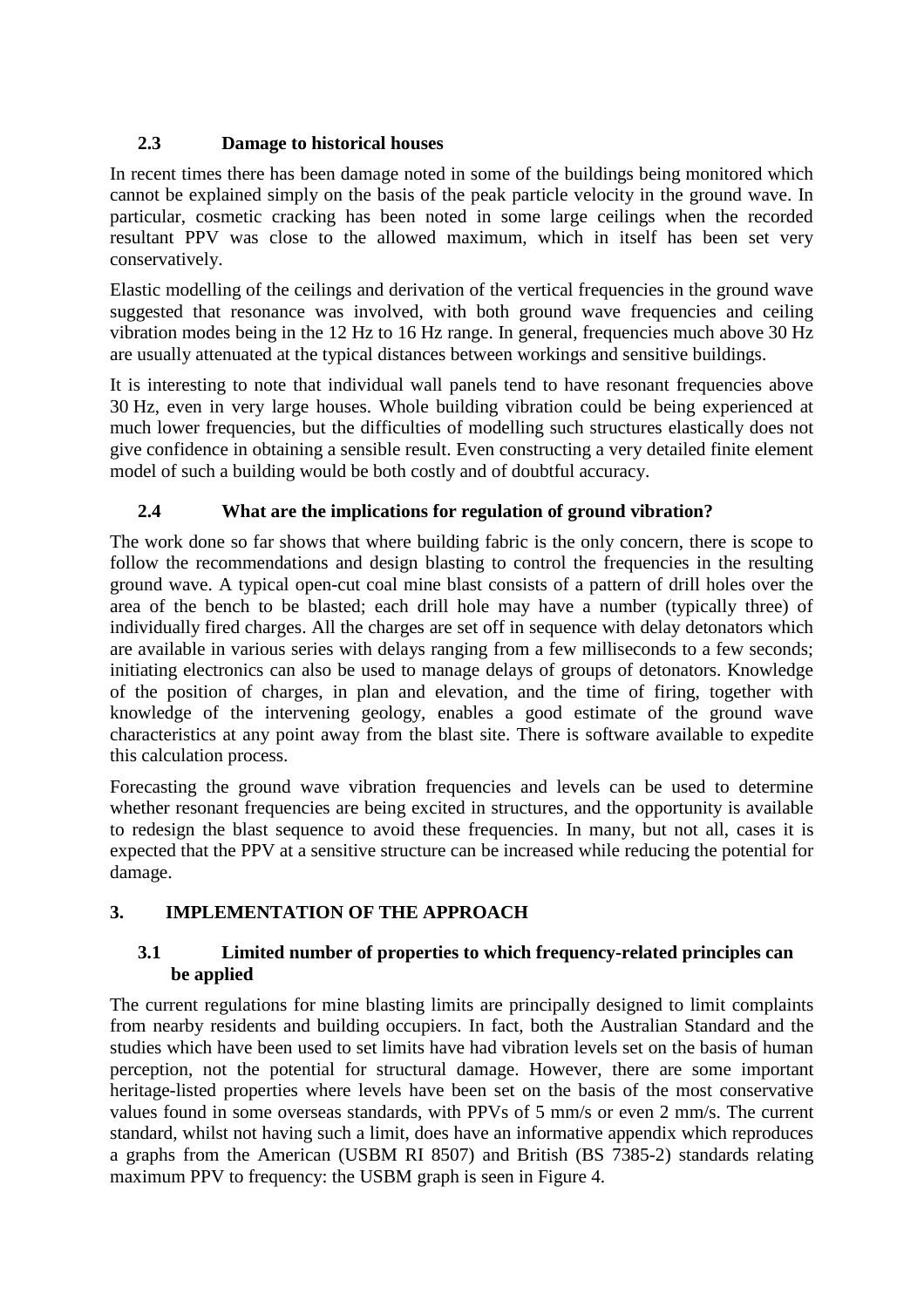The accompanying text to the graph in Figure 4 advises that it applies to low-rise residential buildings. It could be assumed that a sample of buildings was monitored before the graph was produced, and the limits suggested have some vague correlations with what might be found in Australian buildings, but the guideline limits would need to be used with care and not for any "sensitive" (e.g. heritage listed) building.



There is also the consideration that the sensitive building being monitored probably has little in common with the sample American buildings; typically, the heritage buildings being considered by the author are  $19<sup>th</sup>$  century homesteads on formerly large rural holdings, with many of them being multi-storied and with large room sizes not usual in more recent buildings. They are usually owned by a mining company and have no occupants for whom the "human perception" criteria may apply.

A rational approach based on the vulnerability of the structure has now been accepted by the regulating authority in NSW and work has started to directly measure building reaction to ground vibration.

## **3.2 Anomalous damage observations which need explaining**

As noted above, a number of instances of apparent damage to historical buildings can only be readily explained by resonant behaviour. Where resonance is not an issue then there are many instances of extremely fragile fabric being unaffected by ground vibrations as in the seriously degraded brickwork described in an earlier paper (Jordan et al, 2009).

It has therefore been decided, after discussions with both mine operators and the regulators, that characterisation of a building's behaviour by measurement of the resonant frequencies of vulnerable elements would provide a way forward for both: for the mine operator there is the possibility of increasing blast sizes, with greater economy, provided the blast design can vary frequencies in the ground wave; for the regulator the more "scientific" approach offers greater